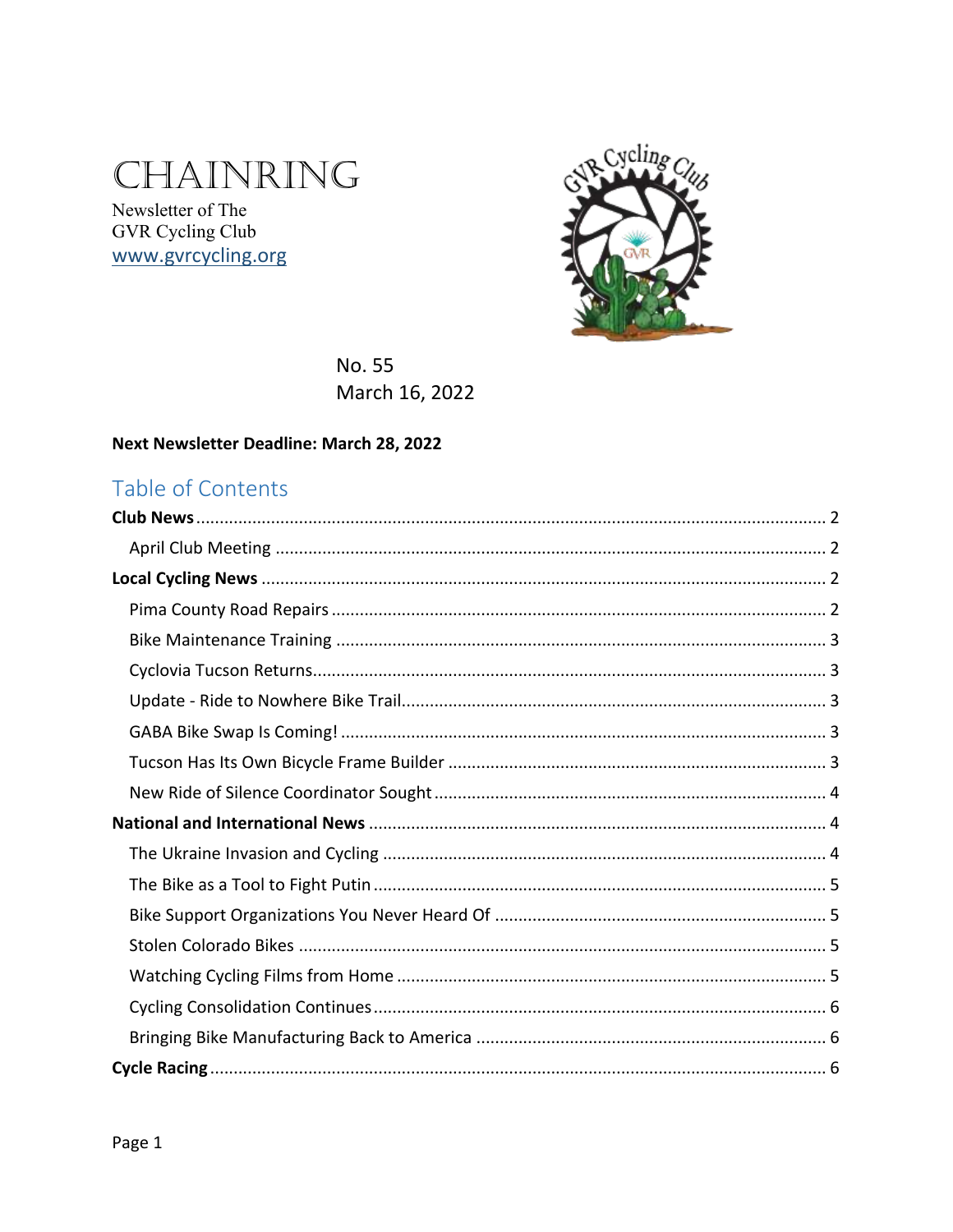# <span id="page-1-0"></span>Club News

### <span id="page-1-1"></span>April Club Meeting

James Ertel will be the Club's April speaker. Ertel specializes in graphic design and has worked with a variety of Green Valley non-profits. He will be speaking about the integration of technology and cycling. The meeting will be held in the Agave/Octotillo Room at the **GVR Las Campanas** Center on April 20th at 3:00 p.m.

# <span id="page-1-2"></span>Local Cycling News

### <span id="page-1-3"></span>Pima County Road Repairs

Pima County just announced some of its spring road repairs. Listed below are ones affecting our area. There will be further announcements as new contracts are announced.

Friday, March 25 through Monday, March 28: Fog seal N. La Canada Drive from Esperanza Boulevard to Calle de las Tiendas. Temporary striping: Wednesday, March 30 and Thursday, March 31.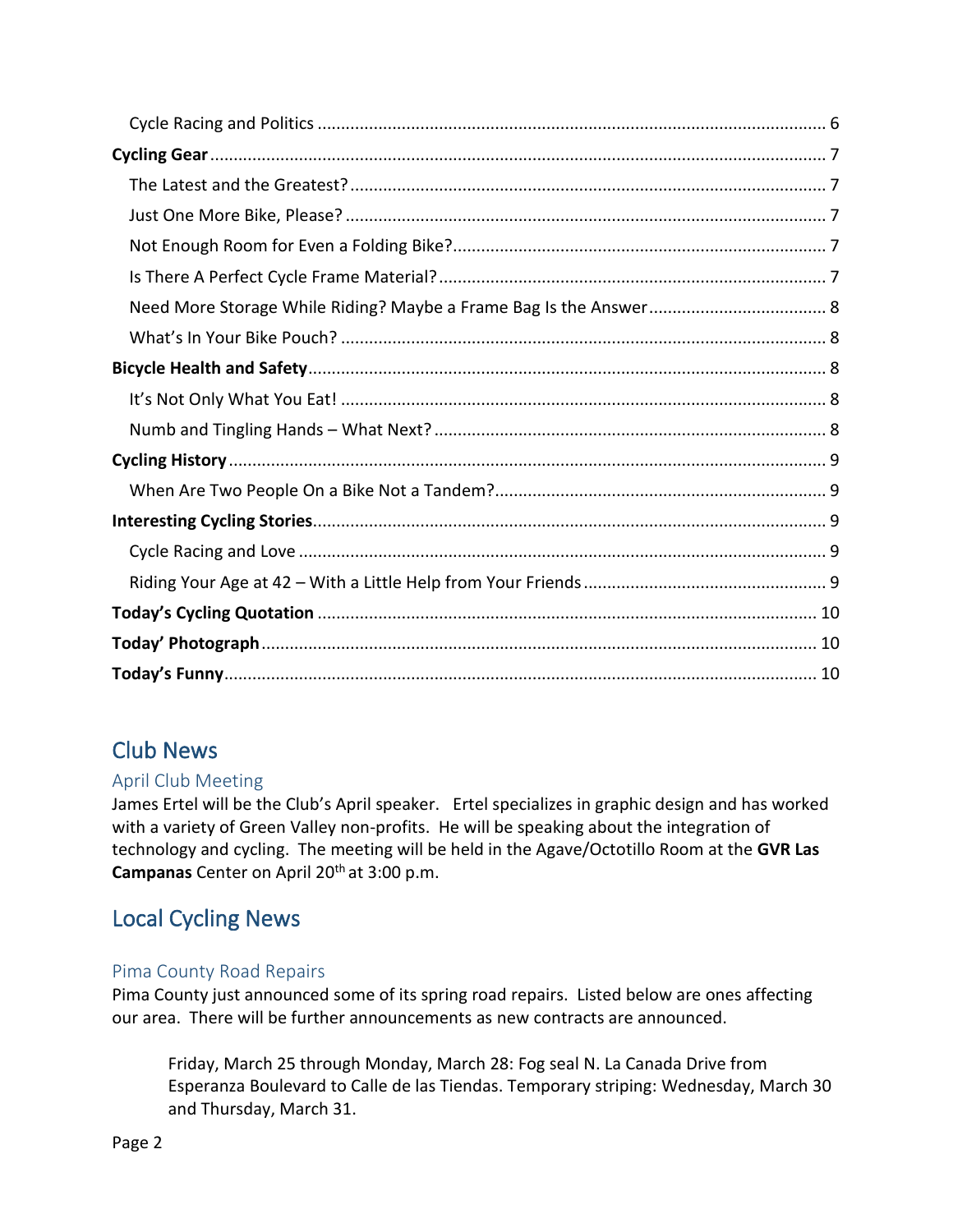Tuesday, March 29: Fog seal S. La Canada Drive from Continental Road to Mission Twin Buttes Road. Temporary striping: Thursday, March 31.

#### <span id="page-2-0"></span>Bike Maintenance Training



Bicas in Tucson has a number of upcoming bike maintenance classes. These include a new offering on maintaining mountain  $b$ icycle inter-community bikes as well as their basic bike maintenance course and their five class build-a-bike course. Information on dates and costs can be found at:

<https://mailchi.mp/bicas.org/bicas-has-a-new-mtb-class?e=c6330b332a>

### <span id="page-2-1"></span>Cyclovia Tucson Returns

Tucson's unique Cyclovia event returns on Sunday, March 27<sup>th.</sup> It is a five mile long car-free ride from Tucson's downtown to South Tucson. There are food and events along the way with walkers, riders and hikers - [https://www.cycloviatucson.org/.](https://www.cycloviatucson.org/) Activities run from 9 a.m. to 3 p.m.

### <span id="page-2-2"></span>Update - Ride to Nowhere Bike Trail

The bike trail that will parallel the new road being completed between Quail Creek and Nogales Highway (Walmart Shopping Center) is scheduled for completion in late November/early December. It will not only benefit Quail Creep residents but offer another safe trail for all Green Valley riders.

### <span id="page-2-3"></span>GABA Bike Swap Is Coming!

The Greater Arizona Bike Association's spring swap meet will be coming to Tucson on Sunday, April 10 from 7:00 a.m. to  $1:00 \text{ p.m.}$  It will be held at Armory Park, 221 West 6<sup>th</sup> Avenue. Individuals  $GAB$  and bike shops bring bikes, parts, clothing and much more. If you haven't  $\frac{1}{2}$  attended before and you need some bikes or biking gear, put the date on your calendar.

### <span id="page-2-4"></span>Tucson Has Its Own Bicycle Frame Builder

Megan Dean, owner of Moth Attack frame builders, has moved her studio and workshop to Tucson after earlier lives in Los Angeles and Eagle, Colorado. She builds custom steel frames in Tucson for road and mountain bikes. For more details about her history and her frame building, go to: [https://theradavist.com/2022/03/moth](https://theradavist.com/2022/03/moth-attack-custom-bike-review/)[attack-custom-bike-review/.](https://theradavist.com/2022/03/moth-attack-custom-bike-review/) In addition, she operates Handlebar Mustache, a

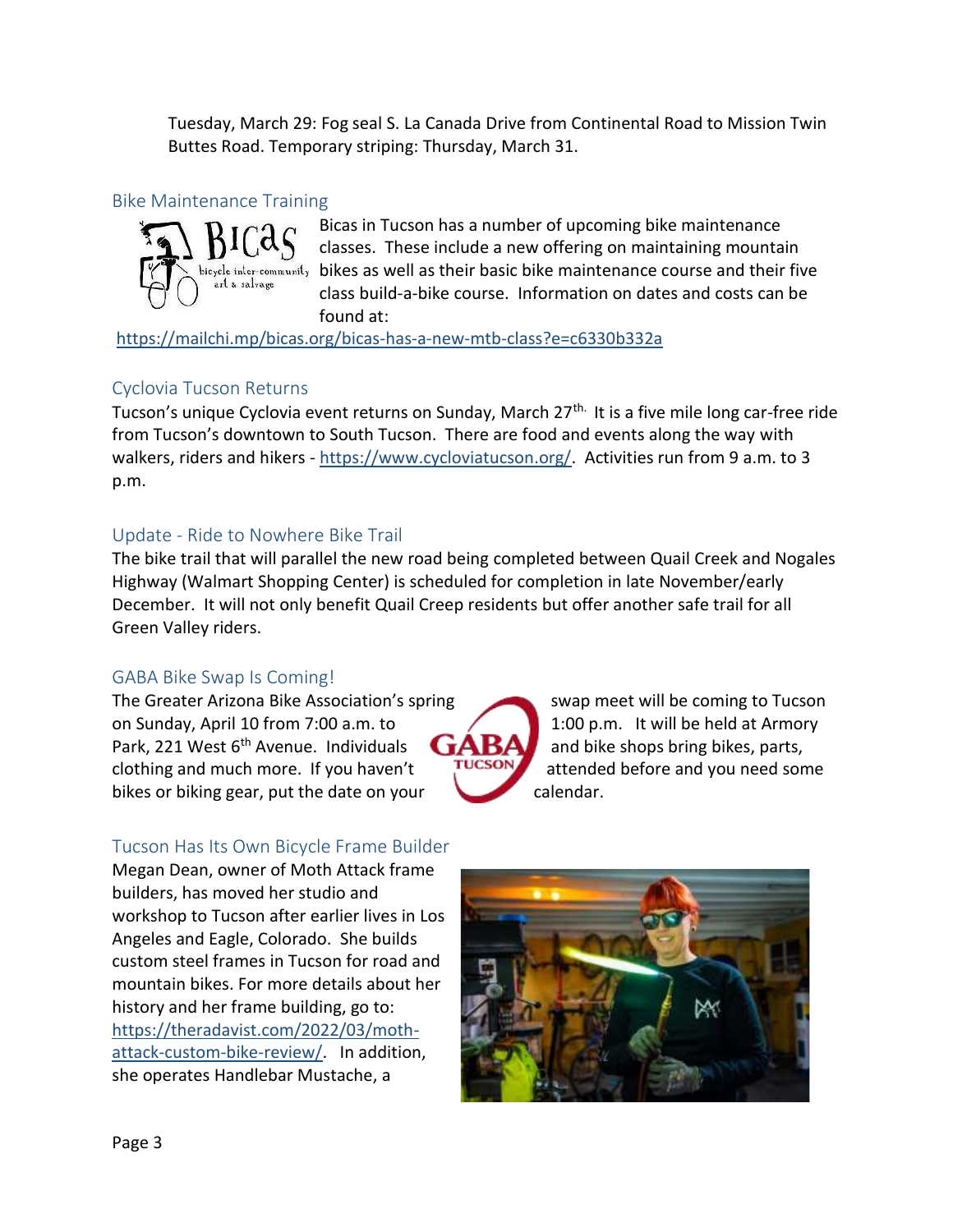clothing company with her partner - [https://hbstache.com/.](https://hbstache.com/)

<span id="page-3-0"></span>New Ride of Silence Coordinator Sought



After eighteen years, 2022 will be the last year that Chuck Hill will serve as leader/coordinator of Green Valley's Ride of Silence. With Chuck's leadership, this event has grown and become one of Green Valley's most important cycling events. Chuck would like to find a new coordinator/leader for the 2023 event who can work with him on the 2022 event to get a running/biking start. Here are some of the activities for which the coordinator is responsible:

- 1. Securing insurance permits from Greater Arizona Biking Association representative
- 2. Applying for special event permits Town of Sahuarita and Pima County
- 3. Coordinating support from Green Valley Fire Department, Sheriff's Auxiliary Volunteers, Pima Sheriff, and Green Valley Recreation
- 4. Seeking publicity Green Valley News, KGVY Radio, Quail Creek, etc.
- 5. Sending email and maintain list of addresses (mail chimp)
- 6. Serving as moderator at event

If this sounds of interest or you want more detail, contact Chuck Hill at: [chill@newnorth.net](mailto:chill@newnorth.net) or [520\) 829-7693](tel:5208297693)

### <span id="page-3-1"></span>National and International News

### <span id="page-3-2"></span>The Ukraine Invasion and Cycling

It has only been two weeks since Russia invaded the Ukraine but there are already ripples flowing across the cycling pond with more expected. It has affected bicycle racing and that story is below under the racing heading. Dmitry Nechaev, a Russian/Israeli citizen, has been building Triton titanium frame in Moscow since 2005 - [https://tritonbikes.com/.](https://tritonbikes.com/) However, with the beginning of the Russian invasion, Nechaev found that he could no longer source the materials needed to produce his frames -

[https://www.bicycleretailer.com/international/2022/03/03/russian-framemaker-flees-country](https://www.bicycleretailer.com/international/2022/03/03/russian-framemaker-flees-country-asks-industry-support?utm_campaign=BRN%20-%20NL%20-%20Editorial%20Newsletters&utm_medium=email&_hsmi=205956216&_hsenc=p2ANqtz--jCfnEQABa8VfmVGwXqxNG6oxpIVoWBD3-2sIRBWih7Zp29gv5ZHTm8F8ELAU0ricRs4YRXKLHsWv0a3T-EW3tzfTkBA&utm_content=205956216&utm_source=hs_email#.YidSUTjMJaQ)[asks-industry-support?utm\\_campaign=BRN%20-%20NL%20-](https://www.bicycleretailer.com/international/2022/03/03/russian-framemaker-flees-country-asks-industry-support?utm_campaign=BRN%20-%20NL%20-%20Editorial%20Newsletters&utm_medium=email&_hsmi=205956216&_hsenc=p2ANqtz--jCfnEQABa8VfmVGwXqxNG6oxpIVoWBD3-2sIRBWih7Zp29gv5ZHTm8F8ELAU0ricRs4YRXKLHsWv0a3T-EW3tzfTkBA&utm_content=205956216&utm_source=hs_email#.YidSUTjMJaQ)

[%20Editorial%20Newsletters&utm\\_medium=email&\\_hsmi=205956216&\\_hsenc=p2ANqtz-](https://www.bicycleretailer.com/international/2022/03/03/russian-framemaker-flees-country-asks-industry-support?utm_campaign=BRN%20-%20NL%20-%20Editorial%20Newsletters&utm_medium=email&_hsmi=205956216&_hsenc=p2ANqtz--jCfnEQABa8VfmVGwXqxNG6oxpIVoWBD3-2sIRBWih7Zp29gv5ZHTm8F8ELAU0ricRs4YRXKLHsWv0a3T-EW3tzfTkBA&utm_content=205956216&utm_source=hs_email#.YidSUTjMJaQ) [jCfnEQABa8VfmVGwXqxNG6oxpIVoWBD3-](https://www.bicycleretailer.com/international/2022/03/03/russian-framemaker-flees-country-asks-industry-support?utm_campaign=BRN%20-%20NL%20-%20Editorial%20Newsletters&utm_medium=email&_hsmi=205956216&_hsenc=p2ANqtz--jCfnEQABa8VfmVGwXqxNG6oxpIVoWBD3-2sIRBWih7Zp29gv5ZHTm8F8ELAU0ricRs4YRXKLHsWv0a3T-EW3tzfTkBA&utm_content=205956216&utm_source=hs_email#.YidSUTjMJaQ)

[2sIRBWih7Zp29gv5ZHTm8F8ELAU0ricRs4YRXKLHsWv0a3T-](https://www.bicycleretailer.com/international/2022/03/03/russian-framemaker-flees-country-asks-industry-support?utm_campaign=BRN%20-%20NL%20-%20Editorial%20Newsletters&utm_medium=email&_hsmi=205956216&_hsenc=p2ANqtz--jCfnEQABa8VfmVGwXqxNG6oxpIVoWBD3-2sIRBWih7Zp29gv5ZHTm8F8ELAU0ricRs4YRXKLHsWv0a3T-EW3tzfTkBA&utm_content=205956216&utm_source=hs_email#.YidSUTjMJaQ)

[EW3tzfTkBA&utm\\_content=205956216&utm\\_source=hs\\_email#.YidSUTjMJaQ.](https://www.bicycleretailer.com/international/2022/03/03/russian-framemaker-flees-country-asks-industry-support?utm_campaign=BRN%20-%20NL%20-%20Editorial%20Newsletters&utm_medium=email&_hsmi=205956216&_hsenc=p2ANqtz--jCfnEQABa8VfmVGwXqxNG6oxpIVoWBD3-2sIRBWih7Zp29gv5ZHTm8F8ELAU0ricRs4YRXKLHsWv0a3T-EW3tzfTkBA&utm_content=205956216&utm_source=hs_email#.YidSUTjMJaQ) Most of his frames were sold outside of Russia and half went to the Ukraine before the war started. He is hoping to re-establish his business outside of Russia but his future is unclear.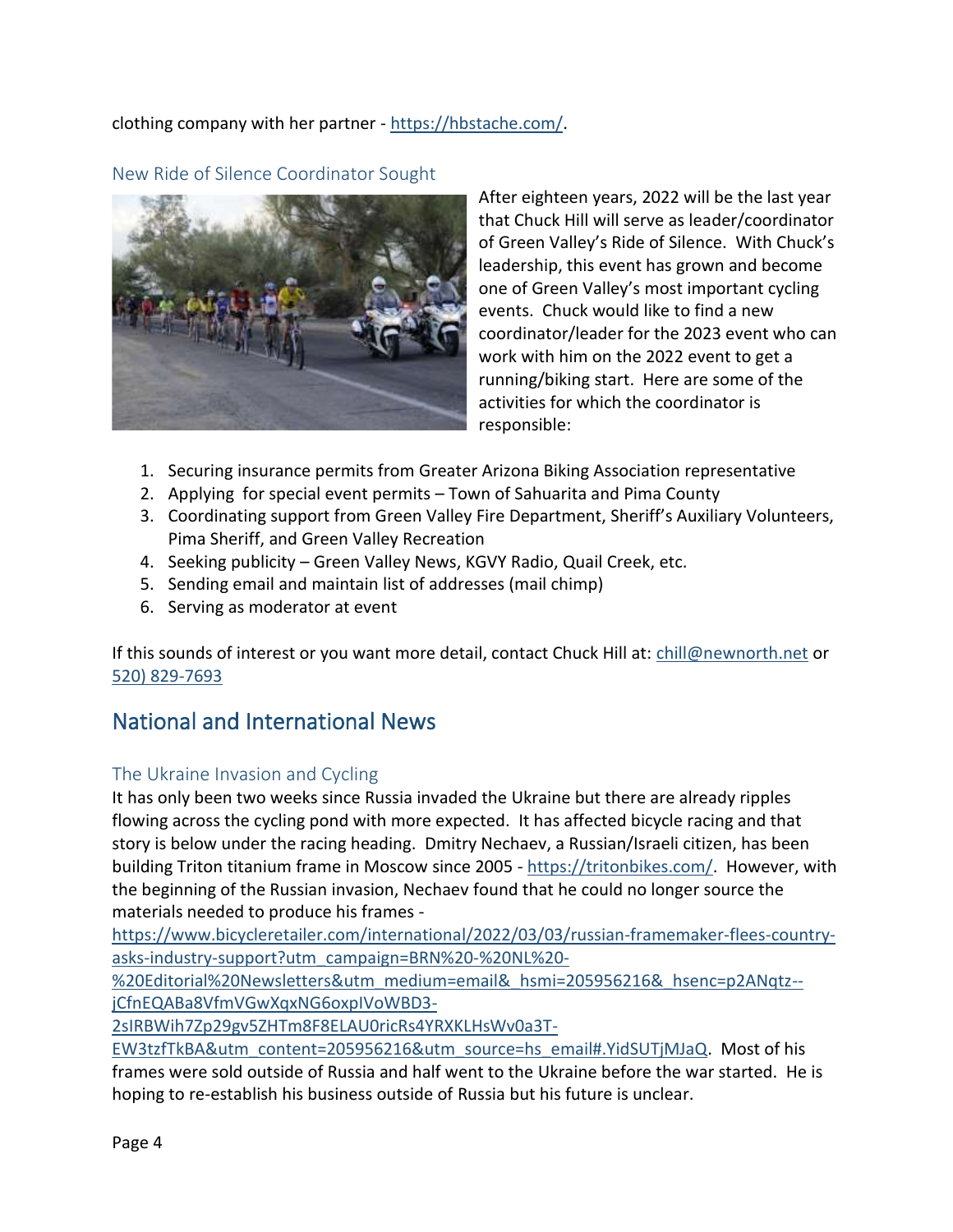#### <span id="page-4-0"></span>The Bike as a Tool to Fight Putin



As the war in the Ukraine continues and people seek ways to end the invasion and the killing, people around the world are seeking leverage against Putin and Russia. Some of these efforts involve economic sanctions and providing the Ukraine with military supplies. The most recent escalation involves banning the importation of Russian oil which accounts for about 40% of Russian income. The result has been a spike in

gas prices in the US and around the world. However, cyclists and others are finding ways to blunt the pain. These include riding/walking to do errands, working from home and planning automobile trips to lower gas use. A new bike meme – **Fight Putin – Ride a Bike** has just hit the on-line airwaves - [https://cyclingmagazine.ca/advocacy/is-the-bike-becoming-a-powerful-tool](https://cyclingmagazine.ca/advocacy/is-the-bike-becoming-a-powerful-tool-against-the-russian-invasion/)[against-the-russian-invasion/.](https://cyclingmagazine.ca/advocacy/is-the-bike-becoming-a-powerful-tool-against-the-russian-invasion/) Riders are adopting this and creating stickers for their bikes, bike helmets and other public places. I suspect stickers will be available for sale soon, but you can always print off copies from the article noted above for your personal use.

#### <span id="page-4-1"></span>Bike Support Organizations You Never Heard Of



NACTO is the National Association of City Transport Officials representing 92 cities and agencies across the US -  $\frac{https://nacto.org/about/}{https://nacto.org/about/}{https://nacto.org/about/}{Their}$ members **NALL**  $\blacksquare$  plan and are responsible for the cities' streets that our cars and bikes ride **on the state on every day.** As cycling has become more popular, this group has been a leader in expanding bike lanes and establishing standards that are used by **cities across America** - [https://nacto.org/publication/urban-](https://nacto.org/publication/urban-bikeway-design-guide/)

[bikeway-design-guide/.](https://nacto.org/publication/urban-bikeway-design-guide/) They are continuing this work to assist cities to expand their bike networks developing new working papers. They will release a new set of guideline for bikeway design in 2023.

#### <span id="page-4-2"></span>Stolen Colorado Bikes

Several issues ago the newsletter ran a story about a gang breaking into Colorado bike stores and making off with dozens of bikes with each break in. Police initially thought this might be the work of a gang of bike thieves from Mexico. Bike Index, a non-profit organization, seeks out stolen bicycles and tries to recover and get them returned to their original owners. They took on the task of finding where these stolen bike ended up and this led to a Mexico-only website [https://bikeindex.org/news/closing-the-loop-a-deep-dive-on-a-facebook-reseller-of-bikes](https://bikeindex.org/news/closing-the-loop-a-deep-dive-on-a-facebook-reseller-of-bikes-stolen-in)[stolen-in.](https://bikeindex.org/news/closing-the-loop-a-deep-dive-on-a-facebook-reseller-of-bikes-stolen-in) It is a long and involved story but a fascinating tale of how they matched items that were stolen with their owners.

#### <span id="page-4-3"></span>Watching Cycling Films from Home

There is lots of cycling footage online, just go to Youtube and you can be watching all day. However, there are some longer films out there that cyclers might find of interest [https://ciclismoclassico.com/community/events/film](https://ciclismoclassico.com/community/events/film-festival/?utm_source=bikebits&utm_medium=email&utm_campaign=20220302_BikeBits)[festival/?utm\\_source=bikebits&utm\\_medium=email&utm\\_campaign=20220302\\_BikeBits.](https://ciclismoclassico.com/community/events/film-festival/?utm_source=bikebits&utm_medium=email&utm_campaign=20220302_BikeBits)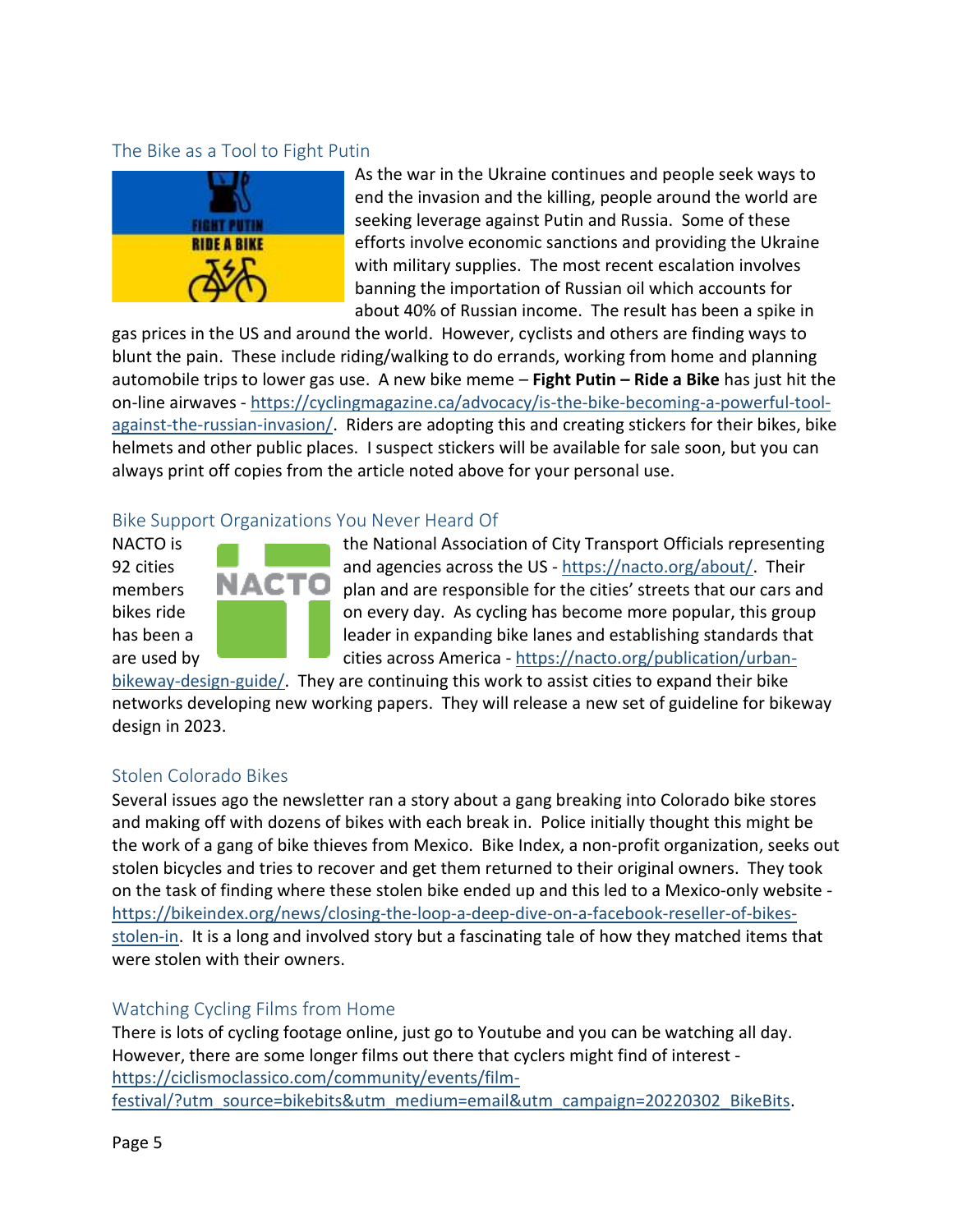Ciclismo, a cycle touring company, has been sponsoring an annual film festival for over a decade. Before covid, the festival was shown in theaters in the Northeast but it has been available online more recently. All films are shown during one evening but if that isn't convenient, all of the content is available over a four day period. The cost is \$21 per household so you can see films at different times on different platforms with a portion of the proceeds going to the Adventure Cycling Association.

### <span id="page-5-0"></span>Cycling Consolidation Continues

Cycling company consolidation continues unabated. SRAM has just purchased apparel company Veloccio and just before that it added Hammerhead GPS components[https://www.bicycleretailer.com/industry-news/2022/03/09/sram-acquires-apparel-brand](https://www.bicycleretailer.com/industry-news/2022/03/09/sram-acquires-apparel-brand-velocio#.Yi-dydXMJaQ)[velocio#.Yi-dydXMJaQ](https://www.bicycleretailer.com/industry-news/2022/03/09/sram-acquires-apparel-brand-velocio#.Yi-dydXMJaQ). Dutch company PONS is expanding its Mike's Bikes dealer network and added Roseville Cyclery to its fourteen other stores- [https://www.bicycleretailer.com/retail](https://www.bicycleretailer.com/retail-news/2022/03/07/mikes-bikes-acquires-roseville-cyclery#.Yi-egNXMJaQ)[news/2022/03/07/mikes-bikes-acquires-roseville-cyclery#.Yi-egNXMJaQ.](https://www.bicycleretailer.com/retail-news/2022/03/07/mikes-bikes-acquires-roseville-cyclery#.Yi-egNXMJaQ) And the beat goes on….

### <span id="page-5-1"></span>Bringing Bike Manufacturing Back to America

*The Coalition for a Prosperous America* released a report late last year entitled The Global Bicycle Market: A Comprehensive Plan to Re-Shore the U.S. Bike & E-Bike Industry. The report states that 97% of the bikes and bikes parts sold in America are produced overseas. It outlines the dangers of our dependence on overseas manufacturing and provides a plan to bring that manufacturing back to U.S. shores - [https://prosperousamerica.org/wp-](https://prosperousamerica.org/wp-content/uploads/2021/11/The-Global-Bicycle-Market-A-Comprehensive-Plan-to-Re-Shore-the-U.S.-Bike-E-Bike-Industry-1.pdf)

[content/uploads/2021/11/The-Global-Bicycle-Market-A-Comprehensive-Plan-to-Re-Shore-the-](https://prosperousamerica.org/wp-content/uploads/2021/11/The-Global-Bicycle-Market-A-Comprehensive-Plan-to-Re-Shore-the-U.S.-Bike-E-Bike-Industry-1.pdf)[U.S.-Bike-E-Bike-Industry-1.pdf.](https://prosperousamerica.org/wp-content/uploads/2021/11/The-Global-Bicycle-Market-A-Comprehensive-Plan-to-Re-Shore-the-U.S.-Bike-E-Bike-Industry-1.pdf) The report provides a good introduction and history as to why manufacturing moved off-shore and what will be needed to bring it back.

# <span id="page-5-2"></span>Cycle Racing

### <span id="page-5-3"></span>Cycle Racing and Politics

Russia's war in the Ukraine has had repercussions in the cycling world. Since the invasion of the Ukraine, Australian Cycling announced that no Russian or Belarus teams would be allowed to compete in the UCI Road Cycling Championships scheduled for September in Australia https://cyclingmagazine.ca/sections/news/russian-and-belarussian-teams-are-banned-fromthe-road-worlds-but-not-all-cyclists-agree/. The International Olympic Committee has also encouraged members to exclude teams or individuals from Russia or Belarus from any competitions as a result to the Ukrainian invasion. On another front, Look Cycling has dropped its sponsorship and technical support of the Gazprom-RusVelo Team -

[https://www.bicycleretailer.com/international/2022/03/01/look-cycle-ends-relationship](https://www.bicycleretailer.com/international/2022/03/01/look-cycle-ends-relationship-russian-road-team?utm_campaign=BRN%20-%20NL%20-%20Editorial%20Newsletters&utm_medium=email&_hsmi=205956216&_hsenc=p2ANqtz-_uMgIzsoofgMAvyziIYG0bNWB_kNV9ZEFoW3cN9Knfr2nfH76dVAGK-LZRFE4-ZKgn16cAbtagpbUUYwLPZvCwO3nj1Q&utm_content=205956216&utm_source=hs_email#.YiY6cTjMJaQ)[russian-road-team?utm\\_campaign=BRN%20-%20NL%20-](https://www.bicycleretailer.com/international/2022/03/01/look-cycle-ends-relationship-russian-road-team?utm_campaign=BRN%20-%20NL%20-%20Editorial%20Newsletters&utm_medium=email&_hsmi=205956216&_hsenc=p2ANqtz-_uMgIzsoofgMAvyziIYG0bNWB_kNV9ZEFoW3cN9Knfr2nfH76dVAGK-LZRFE4-ZKgn16cAbtagpbUUYwLPZvCwO3nj1Q&utm_content=205956216&utm_source=hs_email#.YiY6cTjMJaQ)

[%20Editorial%20Newsletters&utm\\_medium=email&\\_hsmi=205956216&\\_hsenc=p2ANqtz-](https://www.bicycleretailer.com/international/2022/03/01/look-cycle-ends-relationship-russian-road-team?utm_campaign=BRN%20-%20NL%20-%20Editorial%20Newsletters&utm_medium=email&_hsmi=205956216&_hsenc=p2ANqtz-_uMgIzsoofgMAvyziIYG0bNWB_kNV9ZEFoW3cN9Knfr2nfH76dVAGK-LZRFE4-ZKgn16cAbtagpbUUYwLPZvCwO3nj1Q&utm_content=205956216&utm_source=hs_email#.YiY6cTjMJaQ) [\\_uMgIzsoofgMAvyziIYG0bNWB\\_kNV9ZEFoW3cN9Knfr2nfH76dVAGK-LZRFE4-](https://www.bicycleretailer.com/international/2022/03/01/look-cycle-ends-relationship-russian-road-team?utm_campaign=BRN%20-%20NL%20-%20Editorial%20Newsletters&utm_medium=email&_hsmi=205956216&_hsenc=p2ANqtz-_uMgIzsoofgMAvyziIYG0bNWB_kNV9ZEFoW3cN9Knfr2nfH76dVAGK-LZRFE4-ZKgn16cAbtagpbUUYwLPZvCwO3nj1Q&utm_content=205956216&utm_source=hs_email#.YiY6cTjMJaQ)

[ZKgn16cAbtagpbUUYwLPZvCwO3nj1Q&utm\\_content=205956216&utm\\_source=hs\\_email#.YiY6](https://www.bicycleretailer.com/international/2022/03/01/look-cycle-ends-relationship-russian-road-team?utm_campaign=BRN%20-%20NL%20-%20Editorial%20Newsletters&utm_medium=email&_hsmi=205956216&_hsenc=p2ANqtz-_uMgIzsoofgMAvyziIYG0bNWB_kNV9ZEFoW3cN9Knfr2nfH76dVAGK-LZRFE4-ZKgn16cAbtagpbUUYwLPZvCwO3nj1Q&utm_content=205956216&utm_source=hs_email#.YiY6cTjMJaQ) [cTjMJaQ.](https://www.bicycleretailer.com/international/2022/03/01/look-cycle-ends-relationship-russian-road-team?utm_campaign=BRN%20-%20NL%20-%20Editorial%20Newsletters&utm_medium=email&_hsmi=205956216&_hsenc=p2ANqtz-_uMgIzsoofgMAvyziIYG0bNWB_kNV9ZEFoW3cN9Knfr2nfH76dVAGK-LZRFE4-ZKgn16cAbtagpbUUYwLPZvCwO3nj1Q&utm_content=205956216&utm_source=hs_email#.YiY6cTjMJaQ)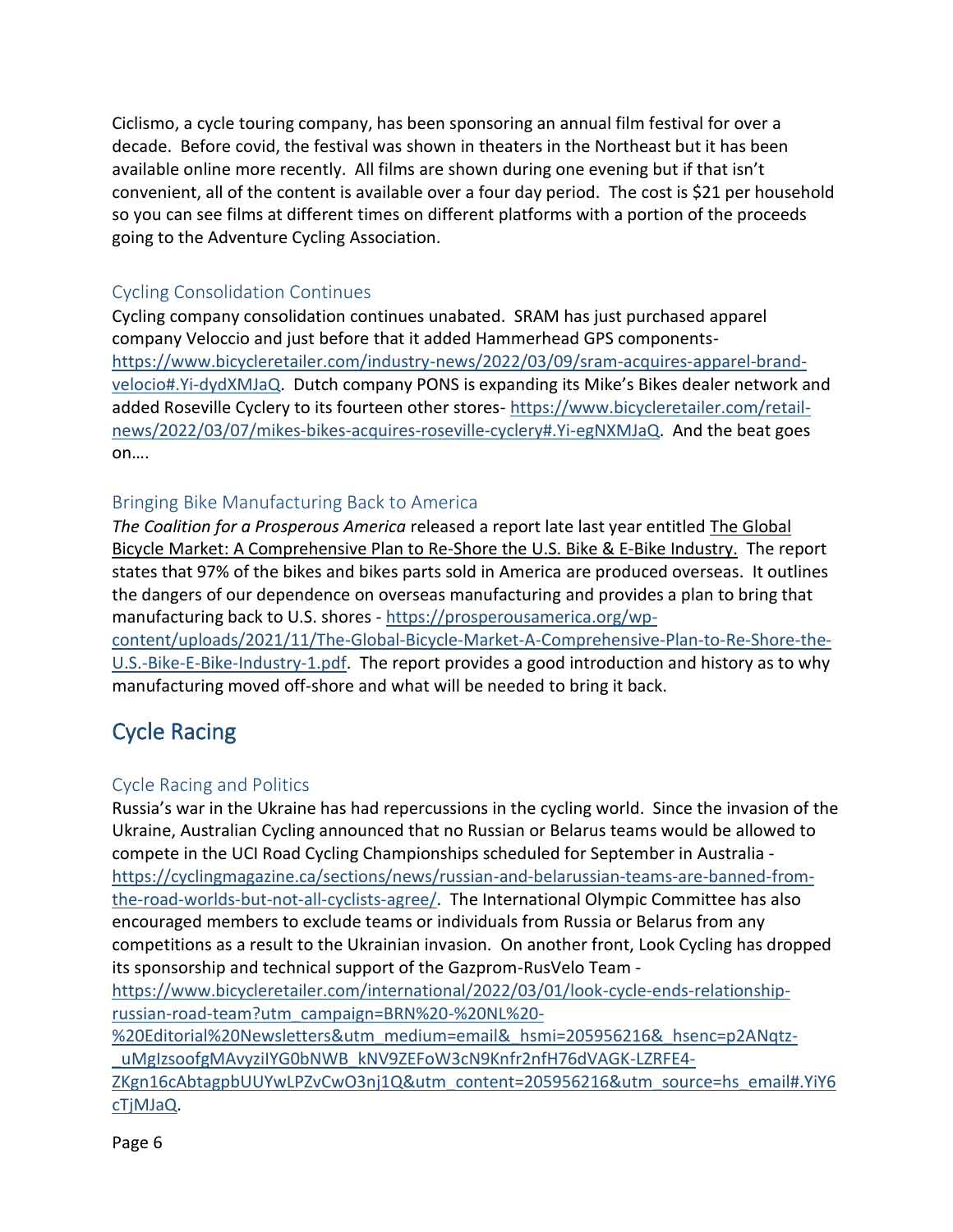# <span id="page-6-0"></span>Cycling Gear

#### <span id="page-6-1"></span>The Latest and the Greatest?

Lemond Cycles is at work on a cycle a frame and fork with no metal parts [https://bikerumor.com/lemond-8-carbon-road-bike/.](https://bikerumor.com/lemond-8-carbon-road-bike/) A new breakthrough uses foam to form

the carbon parts and the foam remains inside the frame upon completion which the company claims will lower riding vibration. The bike is being manufactured in America at Lemond's Knoxville factory and you can get on the waiting list for purchase -

[https://lemond.com/road.](https://lemond.com/road) They claim delivery will begin in July 2022 and the price (drum roll) - \$12,500.



#### <span id="page-6-2"></span>Just One More Bike, Please?



Just when you thought you had all your riding needs covered, along came the folding e-Bike. If you are traveling this summer and want a personal bike available at your destination, maybe a folding e-Bike is the answer. *Bicycling* Magazine has a review of some of the top models if you have room in your garage for just one more bike [https://www.bicycling.com/bikes-gear/a25102796/best-folding-e-](https://www.bicycling.com/bikes-gear/a25102796/best-folding-e-bikes/)

[bikes/](https://www.bicycling.com/bikes-gear/a25102796/best-folding-e-bikes/). After all, it's folding and it can't take up much space.

#### <span id="page-6-3"></span>Not Enough Room for Even a Folding Bike?

![](_page_6_Picture_11.jpeg)

If your garage isn't big enough for another bike or you don't even have a garage, how about a bike shed? If you have some outdoor space beside your garage/carport or in your back yard, a bike shed might be a solution. Sheds come in a variety of materials – metal, wood, plastic – as well as in different sizes. Bicycle Magazine recently did a review of bike sheds that include different materials and price points - [https://www.bicycling.com/bikes](https://www.bicycling.com/bikes-gear/g39384317/best-bike-sheds/)[gear/g39384317/best-bike-sheds/.](https://www.bicycling.com/bikes-gear/g39384317/best-bike-sheds/) They even included a traveling bike shed for those wanting to protect their bikes away from home.

#### <span id="page-6-4"></span>Is There A Perfect Cycle Frame Material?

Thinking about buying a new bike? What can I afford? Will this be the last bike I ever buy? What type of frame do I want? What type of wheels? One of the big questions when buying a bike is the type of frame material – steel, aluminum, carbon or titanium. There are lots of myths out there – aluminum is too inflexible, steel is too heavy, carbon is light weight but doesn't hold up as well, etc. A recent article in *Bicycling* magazine covered this topic in detail [https://www.bicycling.com/bikes-gear/a39080998/does-frame-material-matter/?source=nl.](https://www.bicycling.com/bikes-gear/a39080998/does-frame-material-matter/?source=nl) Their answer was - there is no easy answer. A bike is the sum of its parts and all those parts play a role in how a bike rides. Budget also plays a role in the equation. You want a carbon bike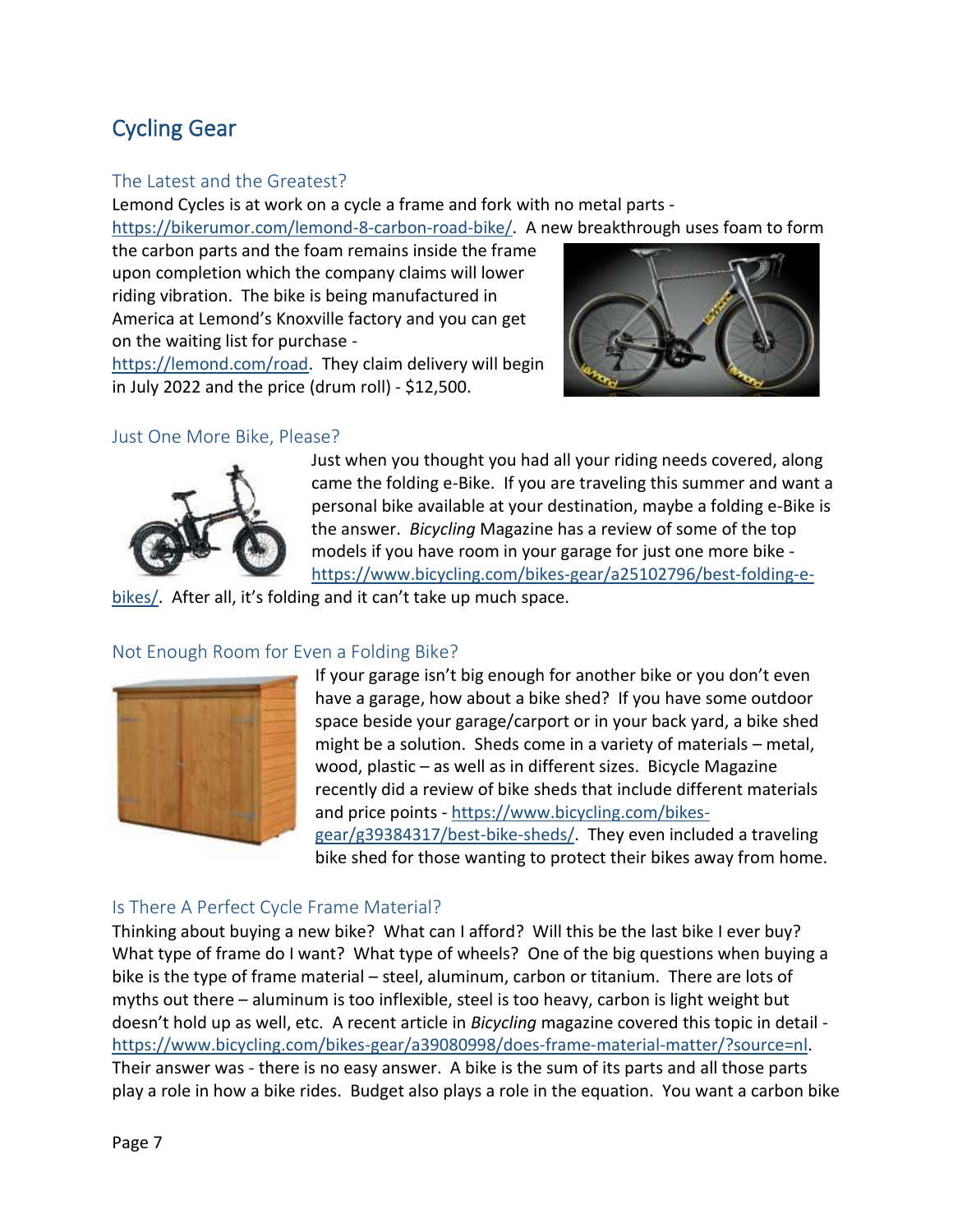in a certain price range which means you may have to compromise on the quality of your components and wheels. If you are thinking about a new bike, do some test riding to find you what suits you!

### <span id="page-7-0"></span>Need More Storage While Riding? Maybe a Frame Bag Is the Answer

When you go out riding are your jersey pockets stuffed with stuff? Maybe you need to add some more carrying capacity on your bike. If you are not a fan of racks or paniers, a frame bag might be just the answer for odd items or some food. *Bicycling* Magazine recently did a review of frame bags and did a top ten list of bags for various types of bikes and user needs – [https://www.bicycling.com/bikes](https://www.bicycling.com/bikes-gear/g39263352/bike-frame-bags/)[gear/g39263352/bike-frame-bags/.](https://www.bicycling.com/bikes-gear/g39263352/bike-frame-bags/) A good place to start if a frame bag meets your needs.

![](_page_7_Picture_3.jpeg)

### <span id="page-7-1"></span>What's In Your Bike Pouch?

![](_page_7_Picture_5.jpeg)

Are you prepared for a bike emergency? Do have a spare tube, a pump and tire levers in your bike pouch? How about a multi-tool that has a screwdriver and hex wrenches? If you don't have the latter or you are looking for a new or expanded set, *Bicycling* Magazine recently ran a comparison article on some of the best sets available -

[https://www.bicycling.com/repair/g39264258/best-multitools/.](https://www.bicycling.com/repair/g39264258/best-multitools/) They come in different shapes and sizes and can be the difference between walking and riding home if you are on a ride and an emergency repair is needed.

# <span id="page-7-2"></span>Bicycle Health and Safety

### <span id="page-7-3"></span>It's Not Only What You Eat!

Recent studies have shown a correlation between how we eat and good health. Studies have found that eating the same food – a breakfast burrito, for example – in one setting versus another on heart health and blood sugar. Eating more slowly and in a no-stressful environment has a minimal effect on increased blood sugar while gulping down the same food while walking between meetings or eating quickly at your desk has the opposite effect [https://www.bicycling.com/health-nutrition/a39194618/how-eating-while-stressed-is-bad-for](https://www.bicycling.com/health-nutrition/a39194618/how-eating-while-stressed-is-bad-for-your-health/)[your-health/.](https://www.bicycling.com/health-nutrition/a39194618/how-eating-while-stressed-is-bad-for-your-health/) Clearly a diet of healthy food is good for us but how we eat it also matters.

### <span id="page-7-4"></span>Numb and Tingling Hands – What Next?

Many riders suffer from numb and tingling hands after an hour or more of riding. There are many recommendations to alleviate that. These include getting a bike fit, wearing gloves with good padding, changing your hand position regularly and build up your body core strength. However, if none of that works, what's next? Hand numbness is nerve related. One suggestion is to try nerve flossing - [https://www.bicycling.com/health-nutrition/a39135427/nerve-flossing](https://www.bicycling.com/health-nutrition/a39135427/nerve-flossing-for-hand-numbness/)[for-hand-numbness/.](https://www.bicycling.com/health-nutrition/a39135427/nerve-flossing-for-hand-numbness/) Nerve flossing is a series of exercises that stretch the nerves allowing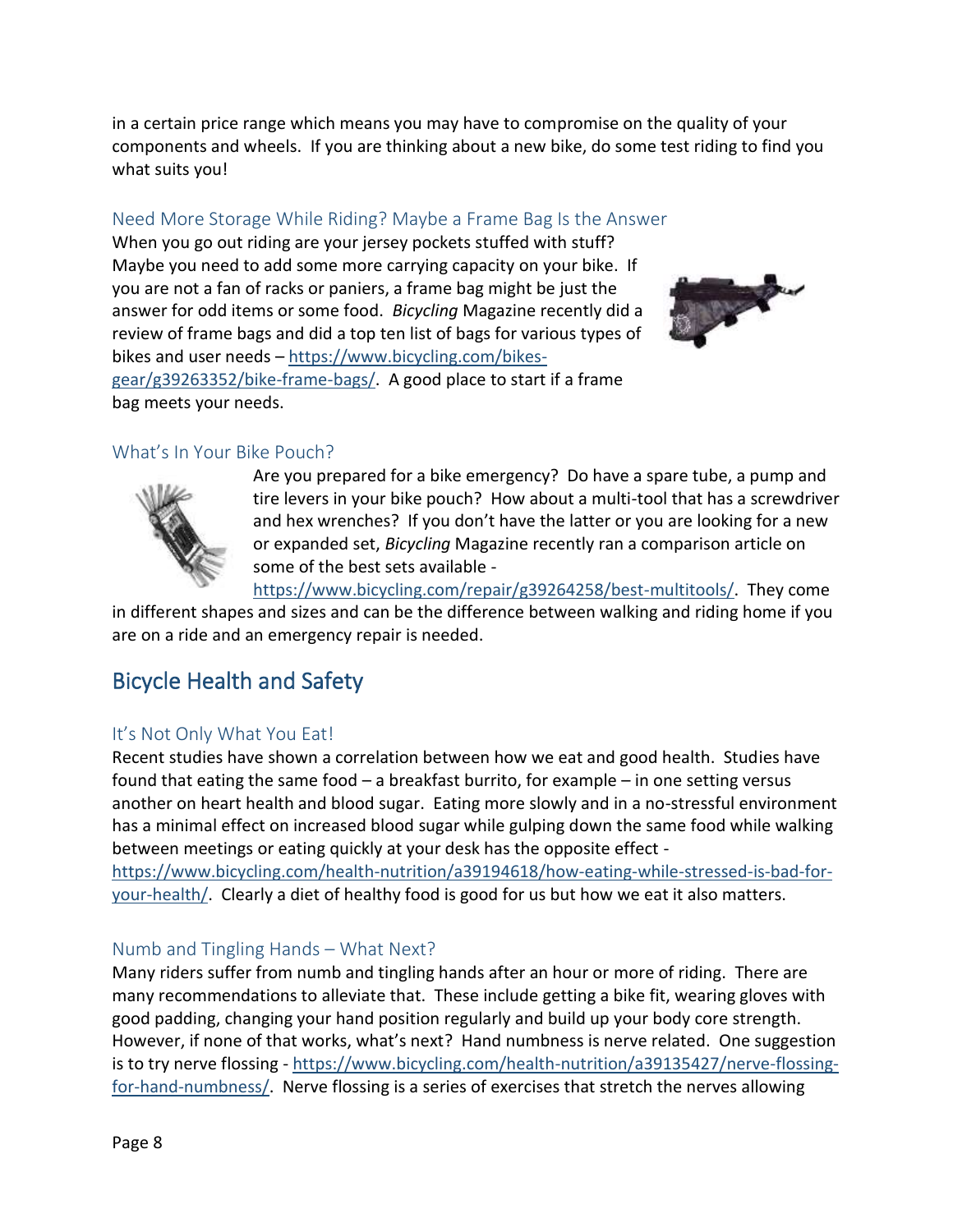them to function better and alleviate the numbness. The article referenced above provides a variety of exercises that you can do on your own or they could be done in conjunction with a physical therapist.

# <span id="page-8-0"></span>Cycling History

#### <span id="page-8-1"></span>When Are Two People On a Bike Not a Tandem?

When cyclists today think about a tandem, it is two people riding on a two seat bike, one seated behind the other. However, there were many varieties of tandems in the early 20<sup>th</sup> century. One had the cyclists riding side by side and was called the "sociable" -

[https://onlinebicyclemuseum.co.uk/c1910-side-by-side](https://onlinebicyclemuseum.co.uk/c1910-side-by-side-sociable-tandem/)[sociable-tandem/.](https://onlinebicyclemuseum.co.uk/c1910-side-by-side-sociable-tandem/) The cycle ushered in a new era of

![](_page_8_Picture_5.jpeg)

freedom for both men and women as they were able to move about more freely and easily. The sociable offered men and women the opportunity to ride side by side and have a conversation while riding and offered a different "courting" opportunity.

# <span id="page-8-2"></span>Interesting Cycling Stories

#### <span id="page-8-3"></span>Cycle Racing and Love

![](_page_8_Picture_9.jpeg)

Professional cycle racers lead a very hectic life. There is the constant travel and when not traveling, they are training. With such a busy life, how do you find time for a partner and someone to love? *Bicycling* Magazine recently ran a story about three people who overcame the chaos and stress of pro cycling to find a partner and settle down -

<https://www.bicycling.com/culture/a39074093/cycling-pros-share-their-love-stories/>

### <span id="page-8-4"></span>Riding Your Age at 42 – With a Little Help from Your Friends

Candace Buckner got more serious about cycling after covid struck. She went out cycling more on her road bike that she named Dolce Luna (sweet moon). As she approached age fortytwo she started evaluating her life and values and decided to set a goal of riding 42 miles on her birthday. She put her goal out on Facebook and five of her friends insisted on riding with her. Unfortunately, she had not trained for this longer ride and decided during the ride to drop out. This is her story about how her friends got her to ride the full forty-two miles and then some through the middle of the District of Columbia -

[https://www.washingtonpost.com/sports/2022/03/01/candace](https://www.washingtonpost.com/sports/2022/03/01/candace-buckner-birthday-bike-ride/)[buckner-birthday-bike-ride/.](https://www.washingtonpost.com/sports/2022/03/01/candace-buckner-birthday-bike-ride/)

![](_page_8_Picture_15.jpeg)